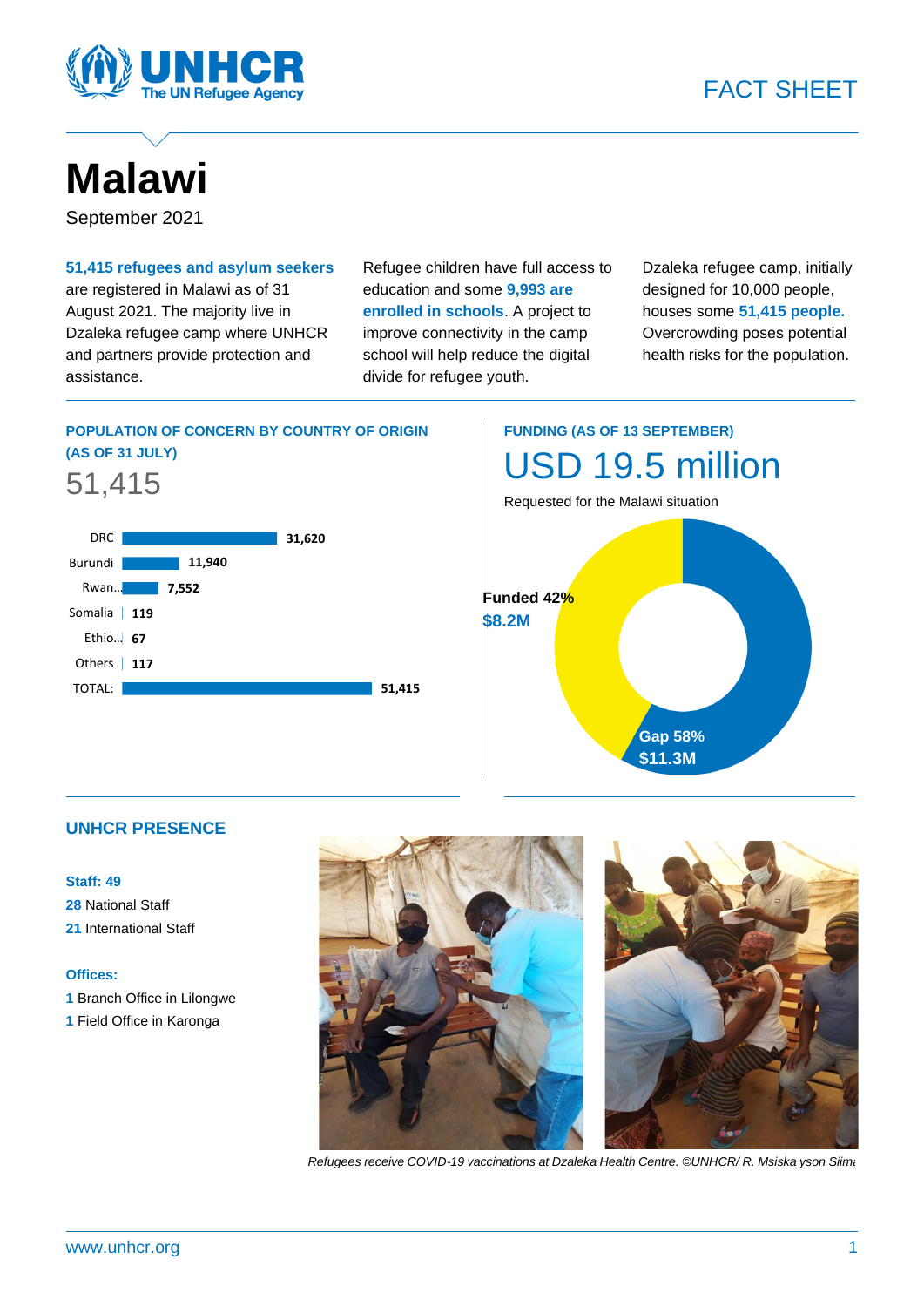

#### **WORKING WITH PARTNERS**

Under the Refugee Coordination Model, the Government leads the refugee response with the support of UNHCR and partners. UNHCR is part of the UN Country Team, the UN Development Assistance Framework (UNDAF), the Humanitarian Country Team and other national sectorial and technical working groups.

UNHCR works with the following partners in Malawi: Ministry of Homeland Security (MoHS), Ministry of Health (MoH), Plan International Malawi, Jesuit Refugee Services, Churches Action in Relief and Development, Welthungerhilfe, There Is Hope Malawi, Moravian Church, World Food Programme (WFP), International Organization for Migration (IOM).

#### **MAIN ACTIVITIES**

#### **Field Operations**

The COVID-19 pandemic remains a hinderance to the delivery of protection, assistance and services throughout Malawi. Apart from the provision of health services, UNHCR and partners have maintained a limited presence in Dzaleka refugee camp since August 2020, due to restrictions on movement and gathering.

#### **Education**

- Some 2,477 children are enrolled in pre-school, 6,292 in primary school and 1,224 in secondary school in Dzaleka refugee camp.
- UNHCR and UNICEF are embarking on a joint project to improve access to internet connectivity and reduce the digital divide among school-aged children. The project targets two schools - one in the camp and one in the host community - and aims to promote the inclusion and participation of refugee children in and around Dzaleka camp. The intervention will also create the opportunity for learners in the camp, the host community, and Basque Region of Spain to interact virtually as part of their learning experience.
- UNHCR, JRS and the Ministry of Education are working together to increase the number of teachers in refugee schools with additional teachers deployed from the national system.

#### **Health**

- UNHCR and the Ministry of Health provides health services to members of the refugee and host communities throughout the pandemic at Dzaleka Health Centre.
- The COVID-19 quarantine, isolation and treatment facility in Dzaleka treats patients from the refugee and host communities residing in the local area. The facility is maintained by the Ministry of Homeland Security (MoHS) with financial and technical support from UNHCR.
- Some 438 refugees and asylum seekers are fully vaccinated against COVID-19 as of end-August.



*(Left) Karonga transit shelter isolation site with installed lights; (right) a partition fence enclosing the transit shelter kitchen. ©UNHCR/ Syson Siima*